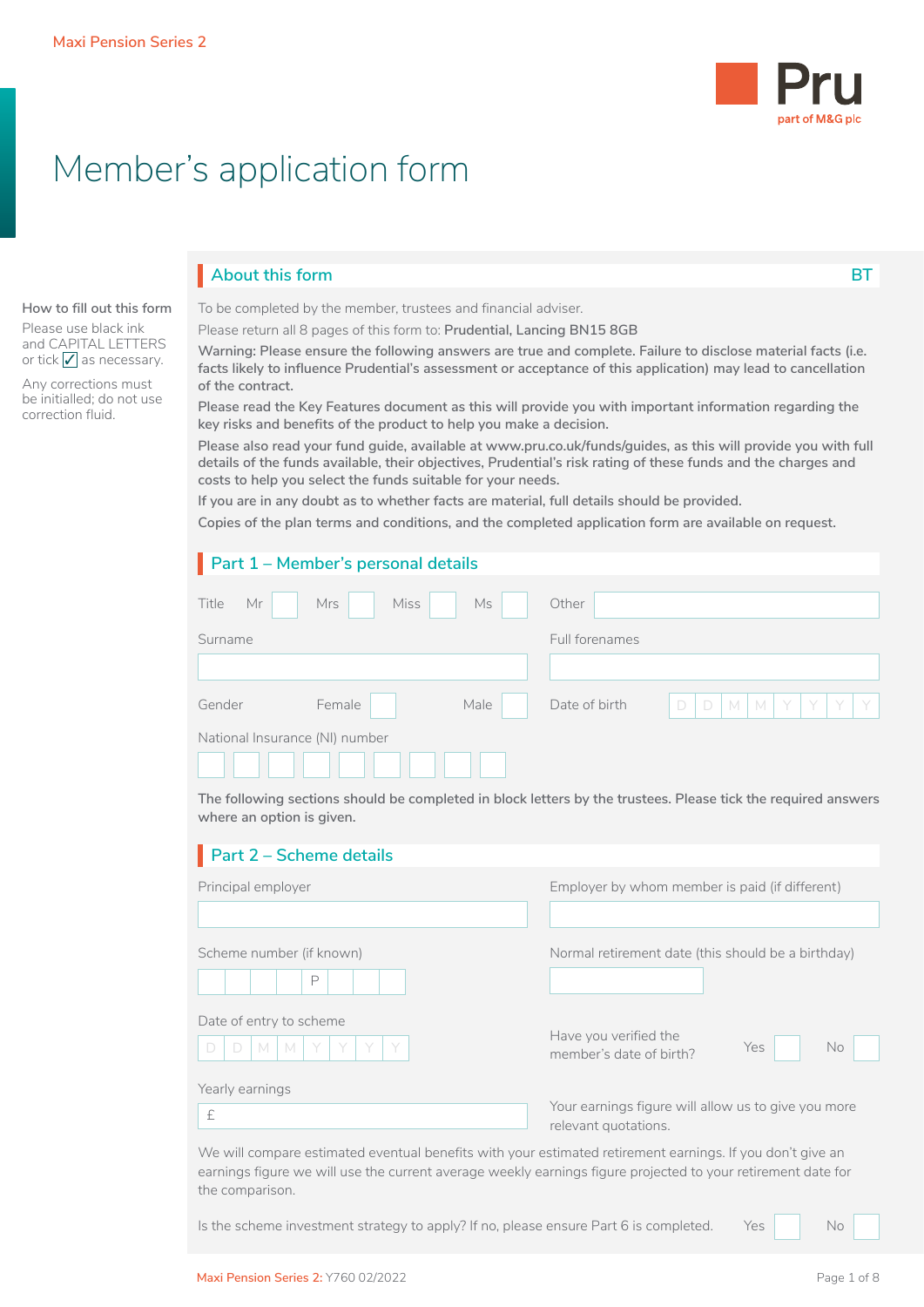|                                                                                                          | Part 3 - Regular contributions                                                                                                                                                                                                                                                                                                                                |                                              |           |                    |
|----------------------------------------------------------------------------------------------------------|---------------------------------------------------------------------------------------------------------------------------------------------------------------------------------------------------------------------------------------------------------------------------------------------------------------------------------------------------------------|----------------------------------------------|-----------|--------------------|
| Please see your Key<br><b>Features Document</b>                                                          | If a single contribution is being made please ensure Part 4 is completed.                                                                                                                                                                                                                                                                                     |                                              |           |                    |
| for information on<br>contribution limits.                                                               | Employer's regular contribution (exclusive of member's contribution).                                                                                                                                                                                                                                                                                         |                                              |           | £                  |
|                                                                                                          | Member's regular contribution                                                                                                                                                                                                                                                                                                                                 |                                              |           | $\pounds$          |
|                                                                                                          | Monthly<br>Frequency of contributions                                                                                                                                                                                                                                                                                                                         |                                              | Yearly    |                    |
|                                                                                                          | Rate of annual indexation required on regular contributions (Select one) (See note on the left hand side of<br>this page*)                                                                                                                                                                                                                                    |                                              |           |                    |
| * When selected,                                                                                         | % P.A<br>OR.                                                                                                                                                                                                                                                                                                                                                  | A.W.E                                        | <b>OR</b> | <b>NIL</b>         |
| indexation will apply<br>to total contributions<br>(existing and<br>new) being paid<br>to the scheme for | (Whole number only<br>Min. 5% Max. 15%)                                                                                                                                                                                                                                                                                                                       | (Tick for Average<br><b>Weekly Earnings)</b> |           | (Tick if required) |
| the member.                                                                                              |                                                                                                                                                                                                                                                                                                                                                               | Month Year                                   |           |                    |
| The first increase<br>will take place on the<br>next scheme review                                       | When do you want contributions to start?                                                                                                                                                                                                                                                                                                                      |                                              |           |                    |
| date provided that<br>this is at least six                                                               | Part 4 - Single contribution                                                                                                                                                                                                                                                                                                                                  |                                              |           |                    |
| months after the start<br>of contributions, as<br>described in the terms                                 | Single contribution (if transfer value use appropriate transfer form).                                                                                                                                                                                                                                                                                        |                                              |           | £                  |
| and conditions.                                                                                          | Member's contribution, if any, included in the above single contribution.                                                                                                                                                                                                                                                                                     |                                              |           | £                  |
|                                                                                                          | Part 5 - Death-in-service lump sum benefits<br>To be completed only if the employer is providing death-in-service lump sum benefit.<br>A health questionnaire (form reference Y816) should be completed where the Whole Life Option has been<br>selected or where lump sum death benefits exceed any automatic cover available. We may also request it if the |                                              |           |                    |
|                                                                                                          | member has been absent from work, depending on the reason.                                                                                                                                                                                                                                                                                                    |                                              |           |                    |
|                                                                                                          | How much death-in-service lump sum benefit is required?                                                                                                                                                                                                                                                                                                       |                                              |           | £                  |
|                                                                                                          | Is the contribution for lump sum death benefit to be included in the<br>contributions shown above?                                                                                                                                                                                                                                                            |                                              |           | Yes<br>No          |
|                                                                                                          | If Yes, is the return of the retirement fund to be included in, or additional<br>to, the lump sum death benefit?                                                                                                                                                                                                                                              |                                              | Included  | Additional         |
|                                                                                                          | Is the Whole Life Option required?                                                                                                                                                                                                                                                                                                                            |                                              |           | No<br>Yes          |
|                                                                                                          | Has the member been absent from work due to illness or injury in the last two months?                                                                                                                                                                                                                                                                         |                                              |           | Yes<br>No          |
|                                                                                                          | If Yes, please state the duration and reason for absence                                                                                                                                                                                                                                                                                                      |                                              |           |                    |
|                                                                                                          |                                                                                                                                                                                                                                                                                                                                                               |                                              |           |                    |
|                                                                                                          |                                                                                                                                                                                                                                                                                                                                                               |                                              |           |                    |
|                                                                                                          |                                                                                                                                                                                                                                                                                                                                                               |                                              |           |                    |
|                                                                                                          |                                                                                                                                                                                                                                                                                                                                                               |                                              |           |                    |
|                                                                                                          |                                                                                                                                                                                                                                                                                                                                                               |                                              |           |                    |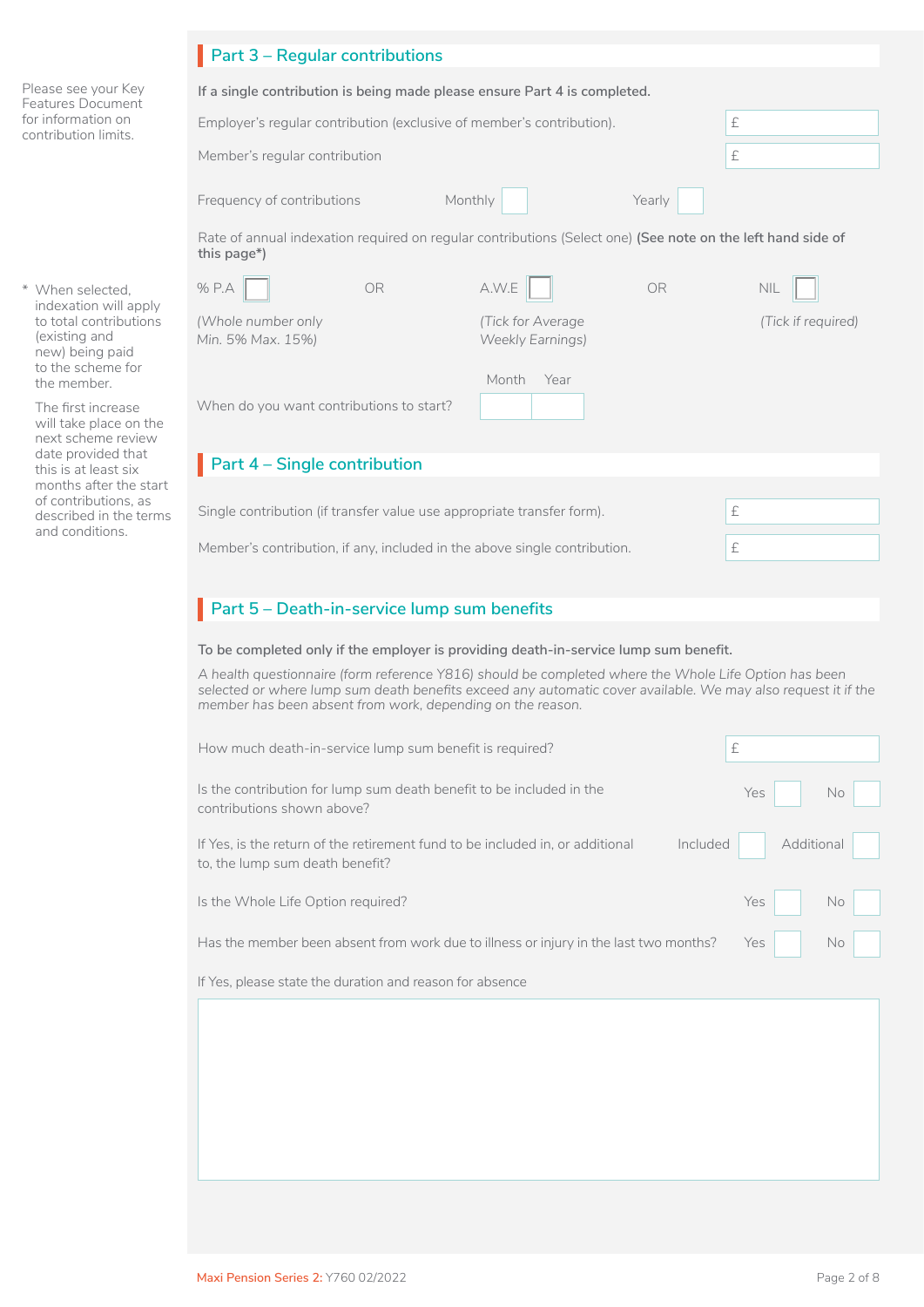|                     | Part 6 - Investment details                                                                                                                                                                                                                                                                                                                                                                                          |
|---------------------|----------------------------------------------------------------------------------------------------------------------------------------------------------------------------------------------------------------------------------------------------------------------------------------------------------------------------------------------------------------------------------------------------------------------|
|                     | To be completed only if the investment strategy for the member differs from the scheme<br>investment strategy.                                                                                                                                                                                                                                                                                                       |
|                     | Please indicate which funds the member wishes to invest in (maximum of six funds). Fractions of 1% should<br>not be used. New investment in the With-Profits Fund is not permitted within three years of the normal<br>retirement date. If you do select the With-Profits Fund and the member is within three years of normal<br>retirement date, this will be treated as an application to invest in the Cash Fund. |
| Tick as appropriate | Regular Single<br>Regular Single<br>Regular Single<br>50% With-Profits<br>100% With-Profits<br>100% Managed<br>and 50% Managed                                                                                                                                                                                                                                                                                       |
|                     | Please tick if one of the following is required:                                                                                                                                                                                                                                                                                                                                                                     |
|                     | Lifetime Investment Profile targeting retirement options                                                                                                                                                                                                                                                                                                                                                             |
|                     | Lifetime Investment Profile targeting an annuity                                                                                                                                                                                                                                                                                                                                                                     |
|                     | Lifetime Investment Profile targeting 100% cash                                                                                                                                                                                                                                                                                                                                                                      |
|                     | Lifetime Investment Profile targeting drawdown                                                                                                                                                                                                                                                                                                                                                                       |
|                     | If you want a Lifetime Investment Profile, you can also choose the investment linked fund(s) to be used<br>initially by selecting from the options above or completing the table below, or you can leave the selection to<br>us. There is a set basis, we do not make an individual choice. Your fund quide shows what this will be.                                                                                 |
|                     | If you do NOT want a Lifetime Investment Profile, please either select from the options above or complete<br>the table below to confirm the investment fund(s) to be used.                                                                                                                                                                                                                                           |

#### Complete as appropriate

| Fund  | Regular | Single |
|-------|---------|--------|
|       |         |        |
|       |         |        |
|       |         |        |
|       |         |        |
|       |         |        |
|       |         |        |
|       |         |        |
| Total | 100%    | 100%   |

When switching an existing investment to a Lifetime Investment Profile, 100% of the savings invested (excluding savings invested in the With-Profits Fund) will automatically be switched. Any remainder invested in With-Profits will require an additional form to be completed before that can be switched.

If you select 100% With-Profits and a Lifetime Investment Profile the member will need to move some or all of their money from With-Profits to another fund before the appropriate strategy can start from ten years to the normal retirement date. We will ask for instructions at that time.

The value of an investment can go down as well as up and the value in the future may be less than the amount invested.

# **Part 7 – Trustees declaration**

We declare that to the best of our knowledge and belief, the information given in this application is true and complete.

We agree that the member named in this application should be admitted as a member of the scheme.

Signed for and on behalf of the trustees Date of birth

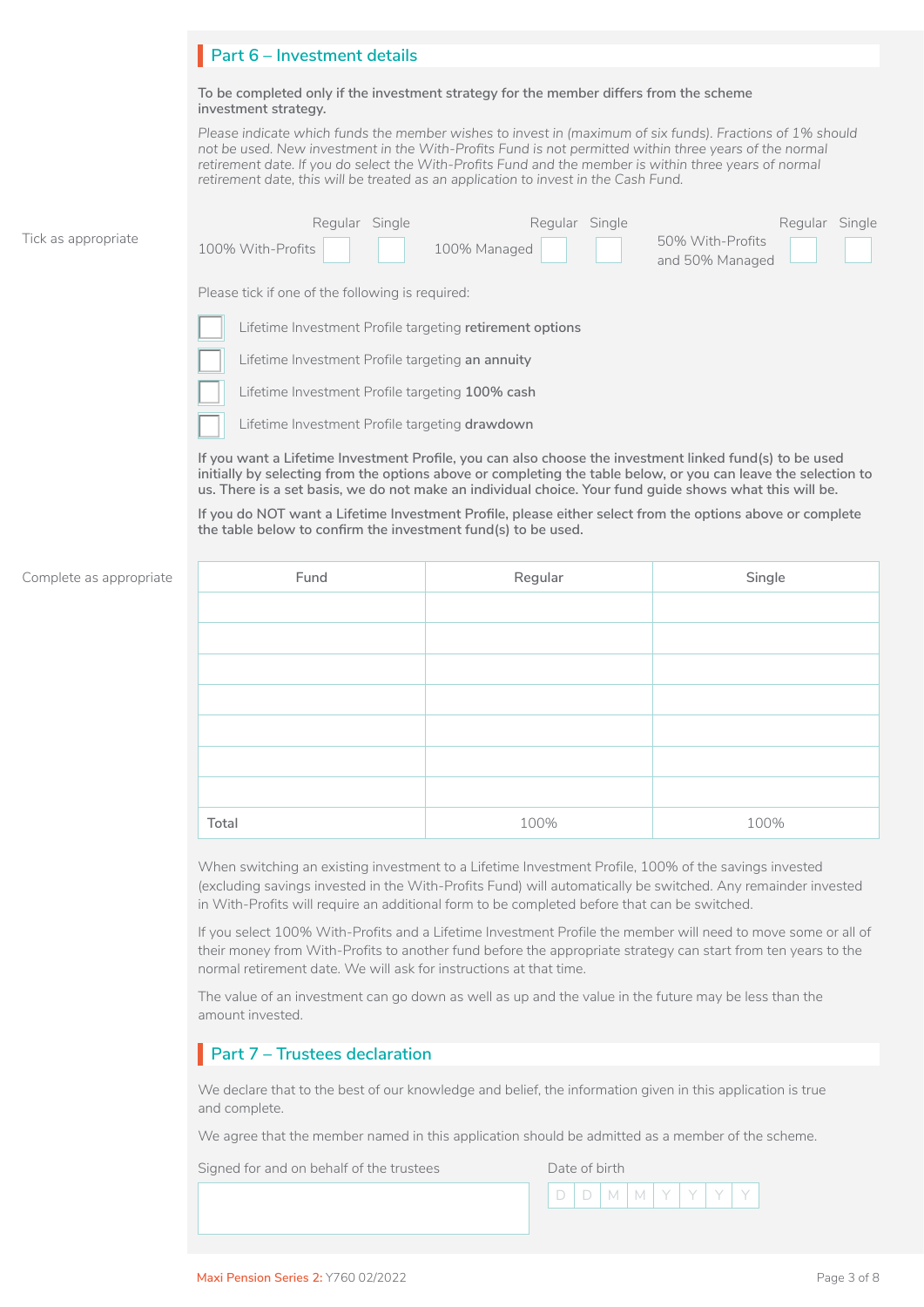# **Part 8 – How we use your personal information**

We, Prudential UK (part of M&G plc), may receive your personal information from the trustees of a pension scheme, your employer, or other financial services organisations (known as a Data Provider) and/or direct from you. Regardless of where we obtain such information from, we take the privacy and protection of your personal information seriously. We own the personal information we hold about you and decide what happens to it. This makes us a Data Controller in respect of the personal information. You should note that the Data Provider will also be a data controller in respect of the personal information they hold about you.

We've set out below information about our processing of your personal information, what rights you have, and how you can get in touch if you want to know more.

When we say personal information, we mean information about you which we receive from a Data Provider or any other personal information you provide directly to us. For example, this may include your name, date of birth and contact details. We collect personal information from you that is necessary for us to either provide you with the product or service you've requested or to comply with statutory or contractual requirements. Unfortunately if you don't provide all of the information we require this may mean we are unable to provide our products and services to you.

### **Part A – How we use your personal information and why**

We, M&G plc and our Business Partners, will use the personal information for the following purposes:

- the administration of our products and services, including to enable us to perform our obligations under any contracts or policies to you and to provide any relevant services as discussed with you prior to any purchase of a product or service
- complying with any regulatory or other legal requirements
- carrying out checks using agencies such as credit reference agencies, tracing companies, or publicly available information (See Part B for more)
- the provision of customer services like to reply to a question, or tell you that something's changing
- automated decision-making or profiling (see Part C for more)
- keeping your information on record and carrying out other internal business administration

In addition, we, M&G plc, and our Marketing Partners, will use the personal information you provide to us, together with other information, to send you direct marketing offers by electronic and non-electronic means including by post, as well as sending you introductions to products and services from carefully selected third parties also by post. Please see Part G for further details.

Some of the purposes above are necessary to allow us to perform our contractual obligations to you and to enable us to comply with applicable laws and regulation. We may also rely on legitimate interests or other legal bases in using and sharing your personal information for the purposes described above to improve our products and services. This allows us to explore ways to develop our business and to gain insights into how our products and services are used. To the extent that we need your consent to use your personal information for the purposes described above, you explicitly provide your consent by signing and returning this form, or as set out in Part G as appropriate. To the extent that your personal information is provided to us by a Data Provider and we need your consent to use your personal information for the purposes described above, the Data Provider is responsible for providing the consent to us.

#### **Who we share your personal information with and why**

We may share your personal information within M&G plc and with our Business Partners, for any of the purposes set out in Part A. If you have a joint policy or investment, the other person may receive your personal information too. If appropriate, we may also pass on your personal information to financial crime prevention agencies, any legal, regulatory or government bodies.

As we, M&G plc, and some of our Business Partners are global companies, we might need to send your personal information to countries that have different data protection laws to the UK or the European Economic Area. These transfers will only be to countries in respect of which the European Commission and, where applicable, the UK Government has issued a data protection 'adequacy' decision, or to other countries, such as India or the United States of America, but only where appropriate safeguards have been put in place first. In more limited circumstances, we may also need to rely on a derogation under applicable privacy laws.

If you want to know more about these safeguards – like our use of the European Commission's or UK's Model Clauses which govern the transfer of information outside of the European Economic Area and UK respectively – further information is available on request.

Any transfer of your personal information will always be done securely.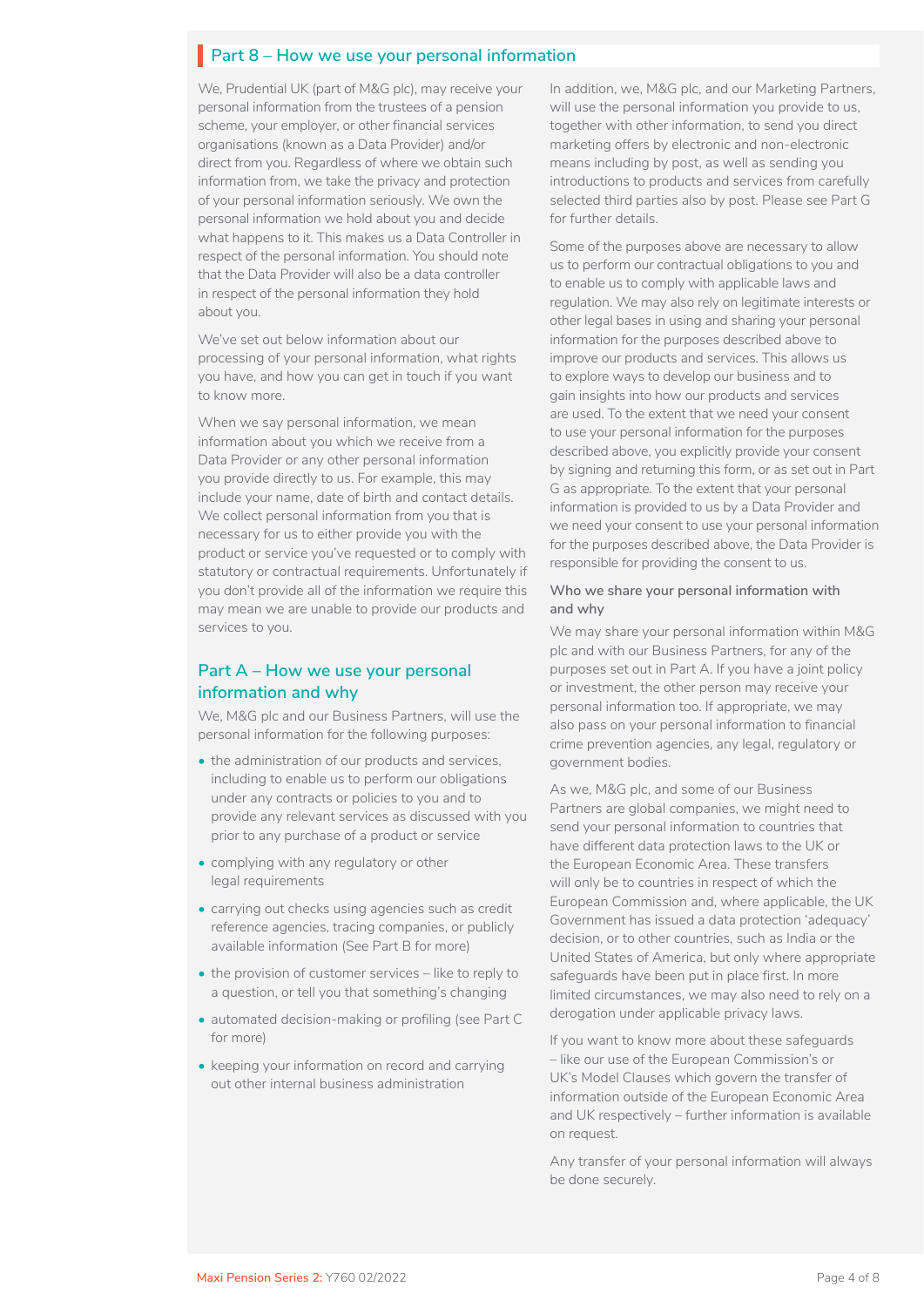# **Part 8 – How we use your personal information – continued**

**We keep your personal information for a set amount of time**

Your personal information will be stored either for as long as you (or your joint policyholder) are our customer, or longer if required by law or as is otherwise necessary. It'll always be in line with our data retention policy.

#### **Part B – Reference checks**

For certain products, we may use approved credit reference agencies, tracing companies, financial crime prevention agencies, or publicly available information, to help us to check your identity, as well as to prevent fraud and money laundering; this may include checks on your current or previous addresses. Results of these may be recorded for future reference.

These checks may also be carried out for a joint policy holder or person(s) that you provide personal information on. Should we ever lose contact with you, we may use these agencies to verify your address to help us get back in touch.

### **Part C – We may use your personal information to make automated decisions or profile you**

We, M&G plc, our Business Partners, and our Marketing Partners may use your personal information to make automated decisions affecting you or to conduct other profiling (for example, marketing profiling).

To the extent that we conduct such automated decision making activity, we'll provide you with further information at the appropriate time.

### **Part D – Use of your sensitive personal information**

For certain products or services, we'll need to process your sensitive personal information, such as information relating to health, genetics, biometric identifiers and sexual orientation, a Data Provider may from time to time provide this to us. In such circumstances the Data Provider is responsible for obtaining any explicit consent necessary for us to process this kind of personal information. Alternatively, if you provide sensitive personal information to us, to the extent that we need your explicit consent to process this kind of personal information in the manner described in Parts A, B, and C, you explicitly provide your consent by signing and returning this form.

### **Part E – You're in control**

When it comes to how we use your personal information, you've got the right to:

- request a copy of your personal information for free (we may charge you for this if the request is manifestly unfounded or excessive)
- in certain circumstances request that we move your personal information to another organisation if you want us to
- request that we correct anything that's wrong, or complete any incomplete personal information
- ask us to delete your personal information if it is no longer needed for the purposes set out in Part A or if there is no other legal basis for the processing
- limit how we use your personal information or withdraw your consents (including automated decision making) you have given for the processing of your personal information
- object to us using your personal information for direct marketing (including related profiling) or other processing based on legitimate interests
- complain to a data protection authority or another independent regulator about how we're using it.

If you want to do any of these things, or would like an explanation as regards these rights, we've explained how you can get in touch in the Contact Us section.

If you do need to speak to us, it'll be useful to have to hand that the data controller of your personal information is Prudential UK. Prudential UK have also appointed a Data Protection Officer who can be reached at the address shown in the Contact Us section of this document.

We may monitor or record calls or any other communication we have with you. This might be for training, for security, or to help us check for quality.

As set out at the start of this notice, a Data Provider is also a Data Controller in respect of your personal information and you are likely to have similar rights in respect of the personal information held by a Data Provider.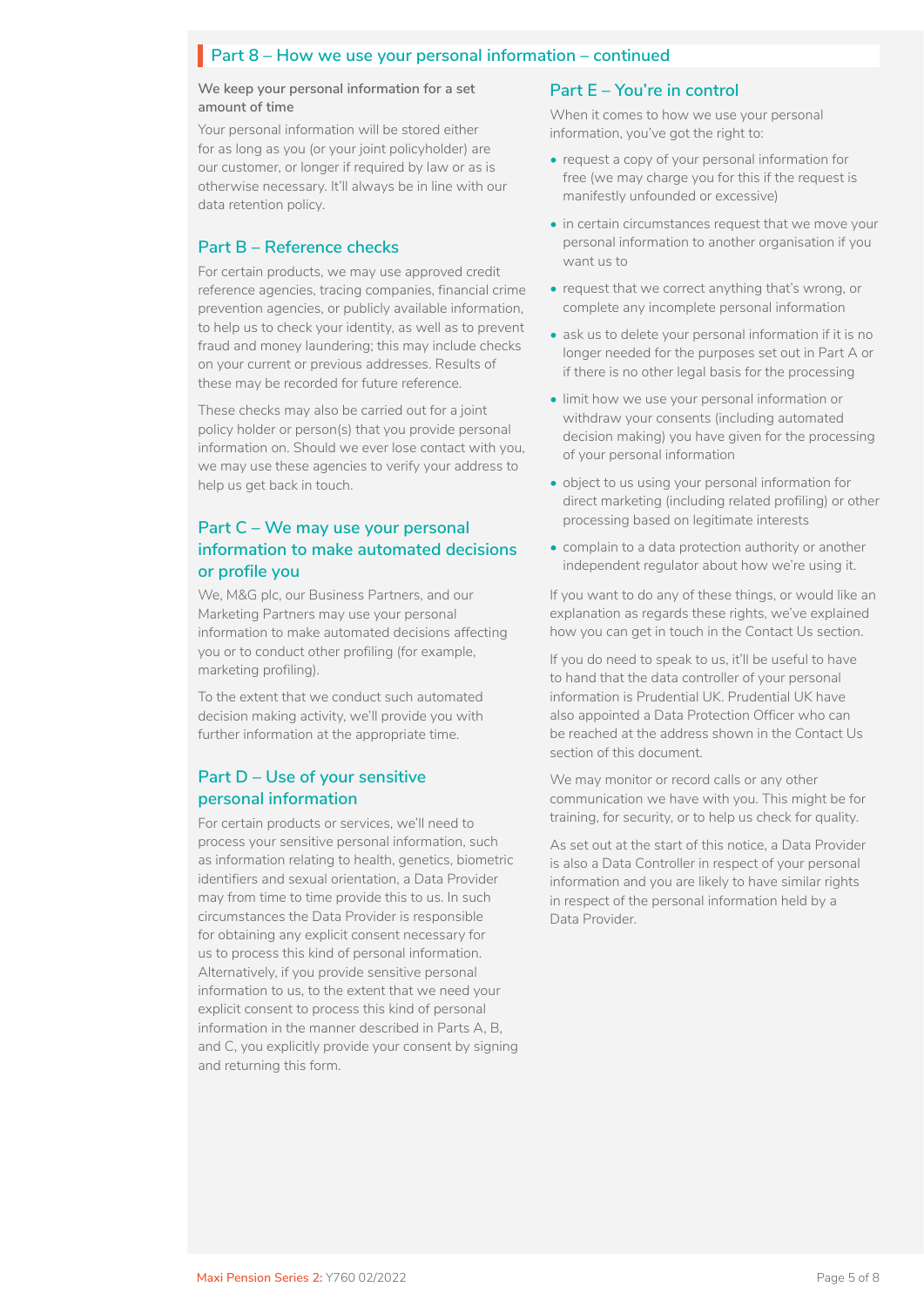# **Part 8 – How we use your personal information – continued**

#### **Part F – Acting on someone else's behalf?**

If you give us personal information about another person (or persons), we'll take that to mean they have appointed and authorised you to act on their behalf. This includes providing consent to:

- our processing of their personal information and sensitive personal information (as we've explained in Parts A, B, C, and D above)
- you getting any information protection notices on their behalf.

If for any reason you are concerned as to whether you are permitted to provide us with the other person's information, please contact us on the phone number below before sending us anything.

### **Part G – Direct marketing**

We and M&G plc will still send you information by post about the Prudential UK and M&G plc's products and services and carefully selected third parties.

Additionally, from time to time, Prudential UK and M&G plc would like to contact you by electronic means with details about products, services and any special offers. Please note that any consent you give will not apply to M&G Investments Group and Prudential International Assurance plc as they operate their own customer databases and may contact you separately.

If you consent to us contacting you for this purpose by electronic means, please tick to say how we may contact you (tick as many or as few as you like):

 $\n **Email** \n **Phone** \n **Text** \n \n \n$ 

And if you change your mind, and/or you would like to opt-out of receiving non-electronic direct marketing, it's easy to let us know. Just call us on 0800 000 000.

### **Contact us**

If you want to exercise your rights in Part E or if you require any other information about any other part of this notice, you can contact us in a number of different ways.

|             | Write to us at: Customer Service Centre<br>Prudential |
|-------------|-------------------------------------------------------|
|             | Lancing<br><b>BN158GB</b>                             |
| Call us on: | 0800 000 000                                          |
| Or visit:   | www.pru.co.uk                                         |

Prudential UK means The Prudential Assurance Company Limited and Prudential Pensions Limited, as appropriate.

M&G plc means any affiliates of Prudential UK (including, Prudential Distribution Limited, Prudential International Assurance plc, PGDS (UK ONE) Limited, Prudential Life Time Mortgages Limited, M&G Global Services Private Limited, M&G Investments Group, M&G Wealth Advice Limited and Prudential Corporate Pensions Trustee Limited).

Business Partners means our service providers, accountants, auditors, IT service and platform providers, intermediaries, reinsurers, retrocessionaires, investment managers, agents, pension trustees (and other stakeholders), scheme advisors, introducers, selected third party financial and insurance product providers, and our legal advisers.

Marketing Partners means our service providers, intermediaries, pension trustees (and other stakeholders), scheme advisors, introducers and selected third party financial and insurance product providers.

# **Part 9 – Member's declaration**

I declare that to the best of my knowledge and belief, the answers given by me in Part 1 are true and complete.

I agree to join the scheme and to be bound by the rules. I agree to my contributions (if any) being deducted from my earnings.

For your own benefit and protection, you need to read carefully the documentation provided before signing this form. You need to also read carefully any further documentation provided to you in the future. If there is anything you do not understand, please ask us for further information.

Signature Date Date Communications and Date Date

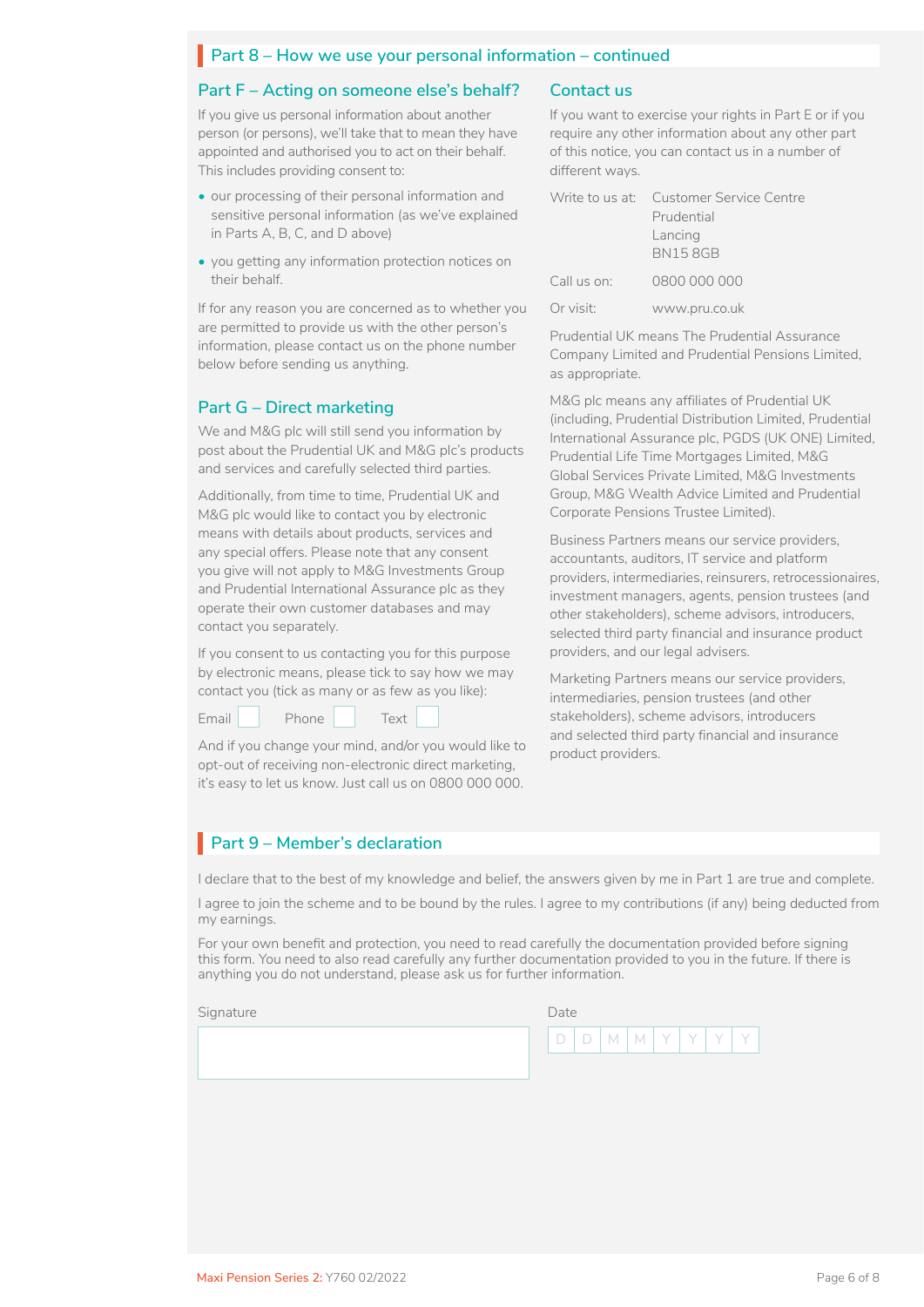# **Part 10 – Essential information – to be completed by the financial adviser**

Source of funds for this investment

(e.g. UK bank account, overseas bank account)

Source of wealth

(Origin of funds for this investment e.g. employer contribution, trustee bank account. If other, please detail.)

| For Prudential use only       |   |
|-------------------------------|---|
| Cheque acknowledgement number |   |
| Cheque amount                 | £ |
| Date stamp                    |   |
|                               |   |